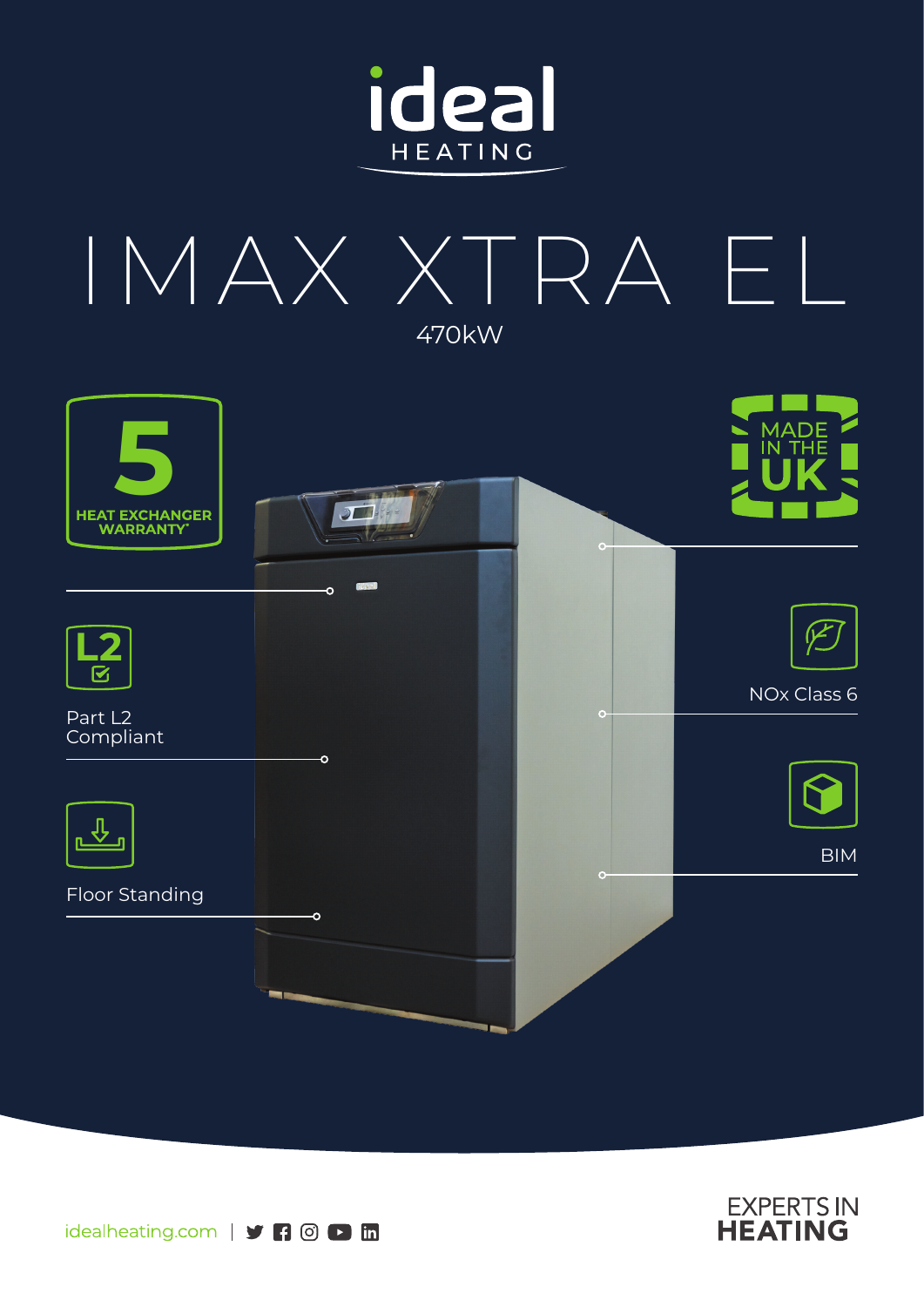# Features & Specification

The Imax Xtra EL range of condensing boilers is available in 10 models with outputs from 320 to 1240kW. Suitable for floor standing applications in either single or multiple installations.

- Simple control interface with large backlit display
- Volt free contacts
- 0-10V BMS operation standard
- Robust aluminium silicon alloy heat exchanger
- Suitable for single or multiple installations
- Up to 109.8% part load at 30% output
- NOx <40mg/kWh
- Natural Gas
- Building Regulation Part L2 compliant



### DIMENSIONS & CLEARANCES

The following minimum clearances must be maintained for operation and servicing:





BOILER ASSEMBLY EXPLODED VIEW **(620kW MODEL SHOWN)**

### **KEY**

- **1.** Control module
- **2.** External condensate trap
- **3.** Water pressure switch
- **4.** Fan
- **5.** Gas valve
- **6.** Whirlwind
- **7.** Gas inlet
- **8.** Heat exchanger
- **9.** Air inlet
- **10.** Burner manifold
- **11.** Air pressure switches
- **12.** Ignition / detection electrode
- **13.** Manifold Flow Return
- **14.** PCB

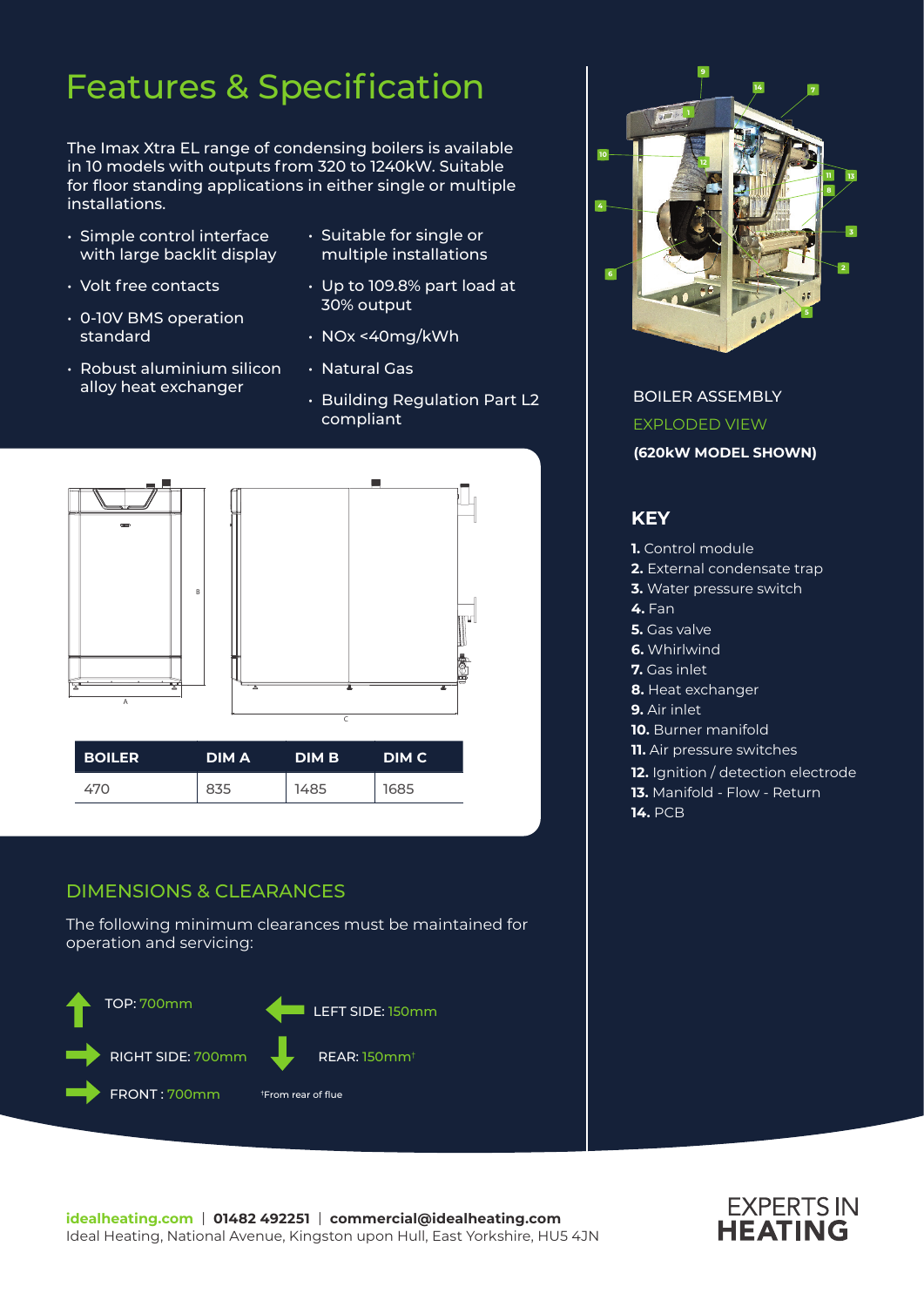# TECHNICAL SPECIFICATIONS IMAX XTRA EL 470kW

#### GENERAL

| Dry Weight                             | kg   | 479                                             |
|----------------------------------------|------|-------------------------------------------------|
| <b>Boiler Dimensions</b>               | mm   | 1485 (H)<br>$\times$ 835 (W)<br>$x$ 1685 (D)    |
| <b>Boiler Clearances</b>               | mm   | Front: 700<br>Left Side: 150<br>Right Side: 700 |
|                                        |      | Top: 700                                        |
|                                        |      | Rear:150 <sup>t</sup>                           |
| Seasonal Efficiency (Building Regs L2) | $\%$ | 969                                             |
| Min/Max Gas pressure (Nat Gas)         | mbar | $15-20$                                         |
| <b>Noise</b>                           | dBA  | 560                                             |

#### BURNER PRE MIX

| Fuel                                      | (Type G20) | Natural Gas    |
|-------------------------------------------|------------|----------------|
| Fuel Consumption (Nat Gas)                | $m^3/h$    | 47.4           |
| Flame Protection                          |            | Ionisation     |
| Ignition                                  |            | Spark          |
| Boiler Output (Mean 70°C)                 | kW         | 852-438.6      |
| Boiler Output (Mean 40°C)                 | kW         | 95.6-475.8     |
| Boiler Input (Gross cv)                   | kW         | 496.8          |
| Gas Inlet Size                            |            | G2"            |
| NOx Rating/emissions at 0% O <sub>2</sub> | ma/kWh     | Class 6 (35.8) |

#### **HYDRAULICS**

| Hydraulic Resistance ( $11^{\circ}$ C $\Delta$ T)   | mbar         | 320                              |
|-----------------------------------------------------|--------------|----------------------------------|
| Hydraulic Resistance (20 $\degree$ C $\triangle$ T) | mbar         | 94                               |
| Nominal Flow Rate ( $11^{\circ}$ C $\Delta$ T)      | I/s          | 10.2                             |
| Nominal Flow Rate (20°C ∆T)                         | I/s          | 5.6                              |
| Min Flow Rate (20°C AT) (MAX MOD)                   | l/s          | 1.12                             |
| Min Flow Temperature                                | $^{\circ}$ C | 30                               |
| Max Flow Temperature                                | $\circ$ C    | 90                               |
| Min Working Pressure                                | bar          | 1                                |
| Max Working Pressure                                | bar          | 6                                |
| Max Static Head Of Water                            | metres       | 61                               |
| Condensate Connection                               | mm           | 21.5                             |
| High Limit Set Point                                | $\circ$ C    | 100 flow, 100<br>return 105 H/Ex |
| Flow & Return Size                                  |              | G3"                              |
| <b>Water Content</b>                                | litres       | 59.3                             |

#### FLUE/AIR INLET

| Flue Size                  | mm             | 250   |
|----------------------------|----------------|-------|
| Flue Gas Volume            | $m^3/h$ 694.0  |       |
| Flue Gas Temperature 80/60 | $\circ$ $\cap$ | 50-63 |
| Max Flue Resistance        | Da.            | חחו   |

#### ELECTRICAL

| <b>Electrical Supply</b>   |      | 230/240V 50Hz 1 Ph |
|----------------------------|------|--------------------|
| Current (Max No Pump)      | amp  | 2.91               |
| Power Consumption          | watt | 670                |
| Modulating Input           | V/dc | $0-10V$            |
| <b>Fuse Rating</b>         | amp  | 7                  |
| Controls Voltage           | V    | 24 or 240          |
| <b>Insulation Class IP</b> |      | IP20               |

#### CONTROL OPERATION

| On/Off 0-10V DC              | Yes |
|------------------------------|-----|
| OpenTherm                    | Yes |
| <b>High Limit Protection</b> | Yes |
| Low Water Protection         | Yes |
| Volt Free Common Alarm       | Yes |
| Boiler Run Indication        | Yes |

#### OPTIONAL EXTRAS

| Modulating Sequencer Kit, including DHW Tank<br>Kit, Plant Room Sensor Kit, 6 Zone Expansion Kit | Yes |
|--------------------------------------------------------------------------------------------------|-----|
| Programmable Room Thermostat Kits                                                                | Yes |
| Outside Sensor Kit                                                                               | Yes |
| DHW Tank Sensor Kit                                                                              | Yes |
| Safety Interlock Kit                                                                             | Yes |
| <b>BACNet Gateway Kit</b>                                                                        | Yes |
| LONWorks Gateway Kit                                                                             | Yes |
| <b>MODBus Gateway Kit</b>                                                                        | Yes |
| Remote Access Kit                                                                                | Yes |
| Pump Kits                                                                                        | Yes |
| Sealed System Services Flow Manifold Kit                                                         | Yes |
| Inlet Air Filter Kit                                                                             | Yes |
| Condensate Pump Kit                                                                              | Yes |
| Room Sealed Air Duct Kit                                                                         | Yes |

\*5 year heat exchanger warranty subject to terms and conditions. Terms & conditions available at idealheating.com 2 year parts and labour warranty as standard.

**GET A QUOTE Y R @ D H idealheating.com** | **01482 492251** | **commercial@idealheating.com**